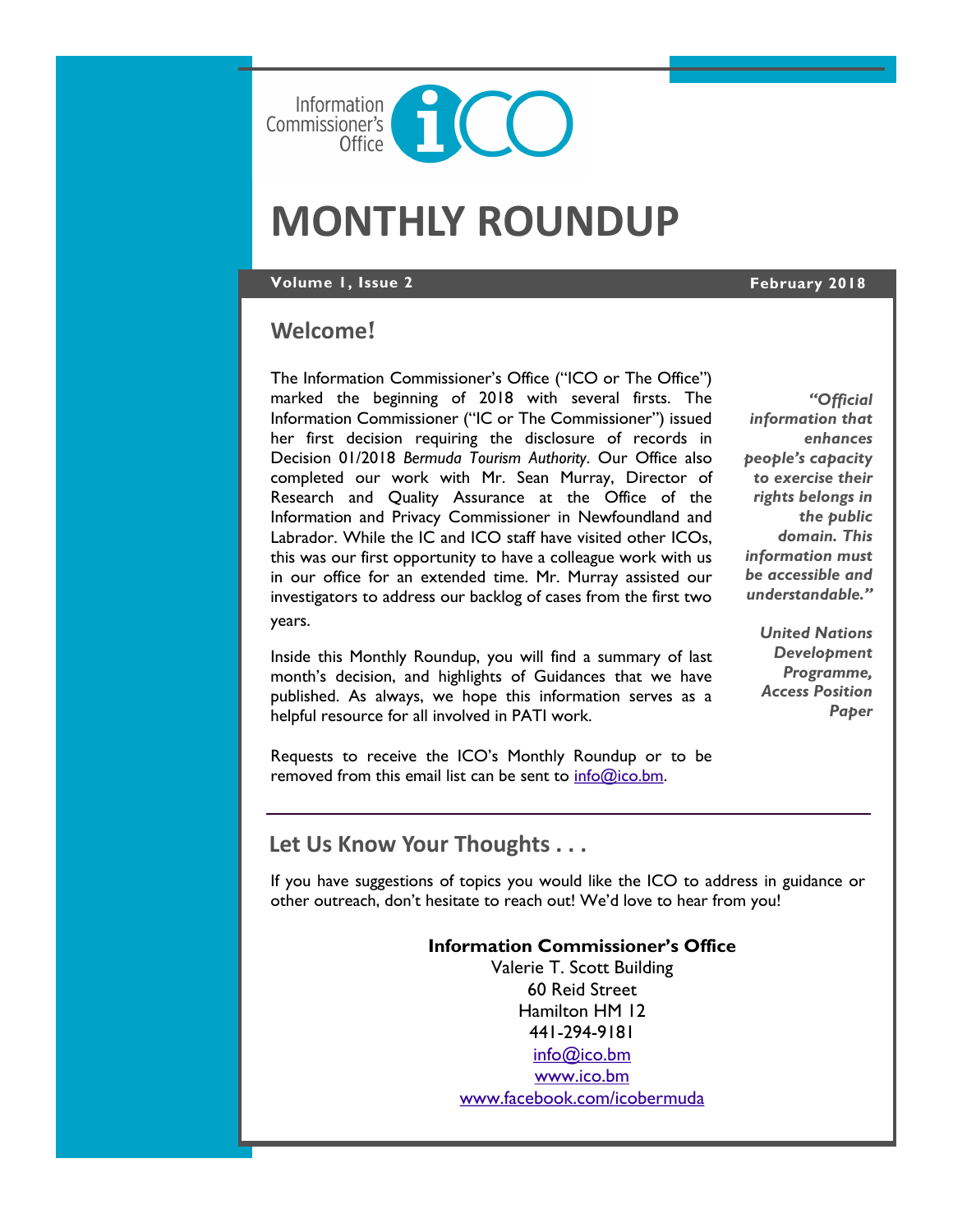#### **Decision Issued**

In January, the Commissioner issued her first decision ordering a public authority to disclose records. Her decisions can be found at **[www.ico.bm](http://www.ico.bm)**. A decision issued by the IC is important because it shows how the Commissioner has interpreted the provisions of the PATI Act, and this can serve as guidance going forward.

**Salaries, incentives, public spending: How do you balance the public interest?** The IC considered this question in **[Decision 01/2018](https://docs.wixstatic.com/ugd/5803dc_0e5eaf3aec254be2aa1f34cfa696f304.pdf)** *Bermuda Tourism Authority.* The Commissioner found that the actual salaries of the employees of Bermuda Tourism Authority (BTA) are personal information. Disclosure of the individual salary figures would be an unjustified intrusion into employees' privacy - especially in our small jurisdiction. But public spending played a role in balancing the public interest test. To meet the important public interest in transparency in public spending, the IC ordered BTA to disclose its salary and incentive figures in narrower bands. The public needed more detailed information to understand BTA's spending decisions.

Decision 01/2018 is also a reminder that under the PATI Act, information about a discretionary financial benefit from a public authority is not personal information.

BTA has complied with the IC's requirements. The disclosed record, and additional proactive disclosures about BTA's compensation spending, can be found **[here](https://www.gotobermuda.com/sites/default/master/files/bta_2014-2016_comp1.pdf)**.

#### **ICO Guidances**

Did you know the ICO publishes guidances on the exemptions and key provisions in the PATI Act? Public authorities and requesters can use the guidances to understand the tests for different exemptions and provision in the PATI Act.

To use the guidances, look at the table of contents to find the exemption you are dealing with, such as the exemption for commercial value. You'll find 3-4 pages of explanations, examples, and questions to ask for the specific exemption. To date, we have published seven guidances that can be found [here:](https://www.ico.bm/exemptions-key-provision-guidances)

- [The public interest test](https://docs.wixstatic.com/ugd/5803dc_0789d401790c43979d9d3026f9476d7a.pdf/ICOFS01S/Folder-Redirection$/gsgutierrez/Documents/Admin) (section 21)
- [Health or safety of individual exemption](https://docs.wixstatic.com/ugd/5803dc_e34066e165d74393bcff9c6c2ce4fd27.pdf/ICOFS01S/Folder-Redirection$/gsgutierrez/Documents/Admin) (section 22)
- [Commercial information exemptions](https://docs.wixstatic.com/ugd/5803dc_41b4a19355904ab3819509db409a6665.pdf/ICOFS01S/Folder-Redirection$/gsgutierrez/Documents/Admin) (section 25)
- [Information received in confidence exemptions](https://docs.wixstatic.com/ugd/5803dc_424636930bce4260bacbcbf1e425f7b8.pdf/ICOFS01S/Folder-Redirection$/gsgutierrez/Documents/Admin) (section 26)
- [Disclosure prohibited by other legislation](https://docs.wixstatic.com/ugd/5803dc_0a0a8d2a68e54639a101b5baafa69df2.pdf/ICOFS01S/Folder-Redirection$/gsgutierrez/Documents/Admin) (section 37)
- [Timeframes for providing access to records:](https://docs.wixstatic.com/ugd/5803dc_58e77da9edcf46e183ea2b5af06fdf5e.pdf) section 14 and Part 2
- [Information Statements: Criteria for Compliance Assessment](https://docs.wixstatic.com/ugd/5803dc_c1b48288268e4680bfd20fb055addd6d.pdf/ICOFS01S/Folder-Redirection$/gsgutierrez/Documents/Admin)